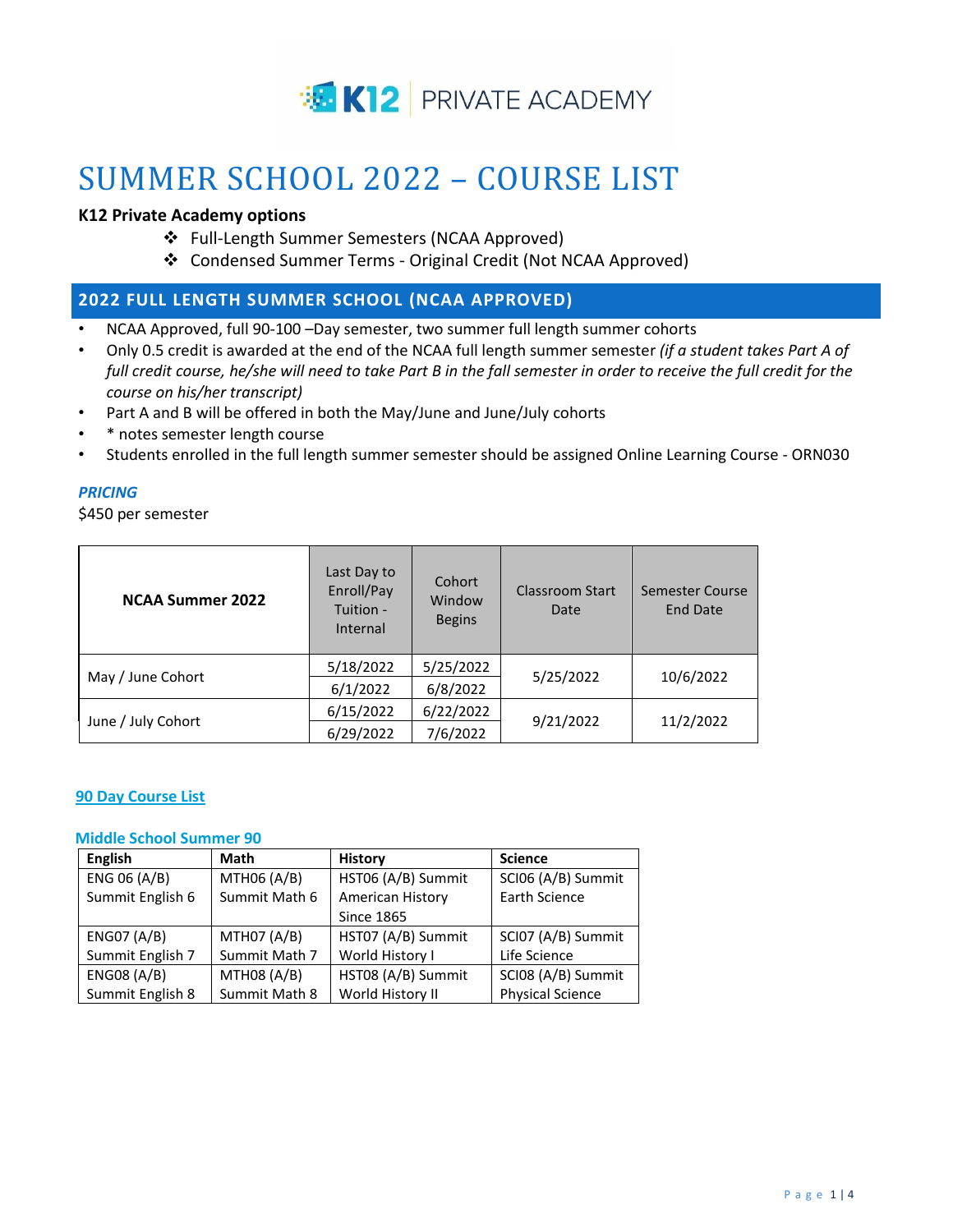# **High School Summer 90**

| <b>English</b> | Math                         | <b>History</b>          | <b>Science</b>          | <b>WLG</b>             |
|----------------|------------------------------|-------------------------|-------------------------|------------------------|
| ENG108 (A & B) | MTH128 (A & B)               | HST103 (A & B)          | SCI102 (A & B)          | WLG100,200,300 (A & B) |
| Summit Eng 9   | Summit Algebra I             | Summit World            | Summit                  | Spanish                |
|                |                              | History                 | <b>Physical Science</b> |                        |
| ENG208 (A & B) | MTH208 (A & B)               | HST203 (A & B)          | SCI113 (A & B)          | WLG110,210,310 (A & B) |
| Summit Eng 10  | Summit Geometry              | Summit Mod World        | Summit Earth            | French                 |
|                |                              | <b>Studies</b>          | Science                 |                        |
| ENG303 (A & B) | MTH307 (A&B)                 | <b>HST213 (A&amp;B)</b> | SCI203 (A & B)          | WLG120,220 (A & B)     |
| Summit Am.     | <b>Summit Practical Math</b> | Summit Geog &           | Summit Biology          | German                 |
| Literature     |                              | <b>World Cultures</b>   |                         |                        |
| ENG403 (A & B) | MTH308 (A & B)               | HST303 (A & B)          | SCI303 (A & B)          | WLG130,230 (A & B)     |
| Summit Brit &  | Summit Algebra II            | Summit U.S. History     | Summit                  | Latin                  |
| World Lit      |                              |                         | Chemistry               |                        |
|                | MTH403 (A&B)                 | <b>HST403</b>           | SCI330 (A/B)            | WLG140,240 (A & B)     |
|                | Summit Pre-Cal/Trig          | U.S. Gov't & Pol $*$    | Anatomy &               | Chinese                |
|                |                              |                         | Physiology              |                        |
|                | MTH413 Summit                | <b>HST413</b>           | SCI403 (A & B)          |                        |
|                | Prob. & Statistics           | U.S. & Global Econ*     | <b>Summit Physics</b>   |                        |
|                | MTH433 (A & B)               |                         | SCI010 Summit           |                        |
|                | Calculus                     |                         | Envi Science            |                        |

# **High School Electives Summer 90 (Not NCAA approved)**

| BUS065E2-PBL<br>Marketing 1                                      | AGR215E2-PBL Food<br>Production                                        | CAR095E2-PBL IT<br>Explorations                         | CAR019E4-PBL<br>Healthcare<br>Explorations | CAR031-DYN Engineering<br>Explorations                         | HST060-PBL Sociology<br>(new)                   |
|------------------------------------------------------------------|------------------------------------------------------------------------|---------------------------------------------------------|--------------------------------------------|----------------------------------------------------------------|-------------------------------------------------|
| BUS075E2-PBL<br>Marketing 2                                      | BUS020 Intro to<br>Restaurant<br>Management                            | COM110-PBL<br>Interpersonal<br><b>Communication PBL</b> | HLT110E2-PBL<br><b>Health Sciences</b>     | MFG240 Applied<br>Engineering 1:<br>Introduction               | LAW110-PBL Careers in<br>Criminal Justice 1     |
| BUS090E2 Sports and<br>Entertainment<br>Marketing 1              | <b>BUS120 Hospitality</b><br>and Tourism 1                             | TCH220E2-PBL<br><b>Computer Science</b><br>Principles   | HLT110E2-PBL<br><b>Health Sciences</b>     | MFG250 Applied<br>Engineering 2: Solving<br>Problems           | LAW111-PBL Careers in<br>Criminal Justice 2     |
| BUS091 Sports and<br>Entertainment<br>Marketing 2                | OTH171 Culinary<br>Arts 1                                              | <b>TCH323AE2</b><br>Introduction to Java<br>Programming | HLT110E2-PBL<br><b>Health Sciences</b>     | OTH211-CEN<br>Introduction to<br><b>Mechanical Engineering</b> | TCH342AE2 Python<br>Programming                 |
| BUS130-PBL Intro to<br><b>Business Info Mgmt</b>                 | OTH172 Culinary<br>Arts <sub>2</sub>                                   | <b>TCH323BE2</b><br>Introduction to Java<br>Programming | HLT110E2-PBL<br><b>Health Sciences</b>     | OTH212-CEN Engineering<br>Drawing and Design 1                 | TCH342BE2 Python<br>Programming                 |
| <b>BUS140-PBL Business</b><br>Info Mgmt: Data<br>Essentials      | HLT110E2-PBL<br><b>Health Sciences</b>                                 | TCH331E2 C++<br>Programming                             | HLT110E2-PBL<br><b>Health Sciences</b>     | OTH213-CEN Engineering<br>Drawing and Design 2                 | TCH370A Web<br>Development                      |
| BUS310-PBL<br>Introduction to<br>Management 1 (eDL)              | <b>TCH323BE2</b><br>Introduction to Java<br>Programming                | TCH342AE2 Python<br>Programming                         | HLT110E2-PBL<br><b>Health Sciences</b>     | SCI030D Forensic Science                                       | TCH370B Web<br>Development                      |
| BUS311 Management:<br>Data and Essentials                        | TCH331E2 C++<br>Programming                                            | TCH342BE2 Python<br>Programming                         | HLT110E2-PBL<br><b>Health Sciences</b>     | HLT110E2-PBL Health<br><b>Sciences</b>                         | TCH411E2 Adobe<br>DreamWeaver with Exam<br>Prep |
| CAR017E2-PBL<br><b>Business and</b><br>Marketing<br>Explorations | <b>TCH323BE2</b><br>Introduction to Java<br>Programming                | TCH220E2-PBL<br><b>Computer Science</b><br>Principles   | HLT110E2-PBL<br><b>Health Sciences</b>     | HLT110E2-PBL Health<br>Sciences                                | TCH421E2 Adobe<br>Illustrator with Exam Prep    |
| BUS320-PBL<br>Introduction to<br><b>Business Law</b>             | <b>BUS340-PBL Business</b><br>Law: Legal Aspects of<br><b>Business</b> | <b>TCH323AE2</b><br>Introduction to Java<br>Programming | TCH342AE2 Python<br>Programming            | HLT110E2-PBL Health<br><b>Sciences</b>                         | TCH450 Introduction to<br>JavaScript            |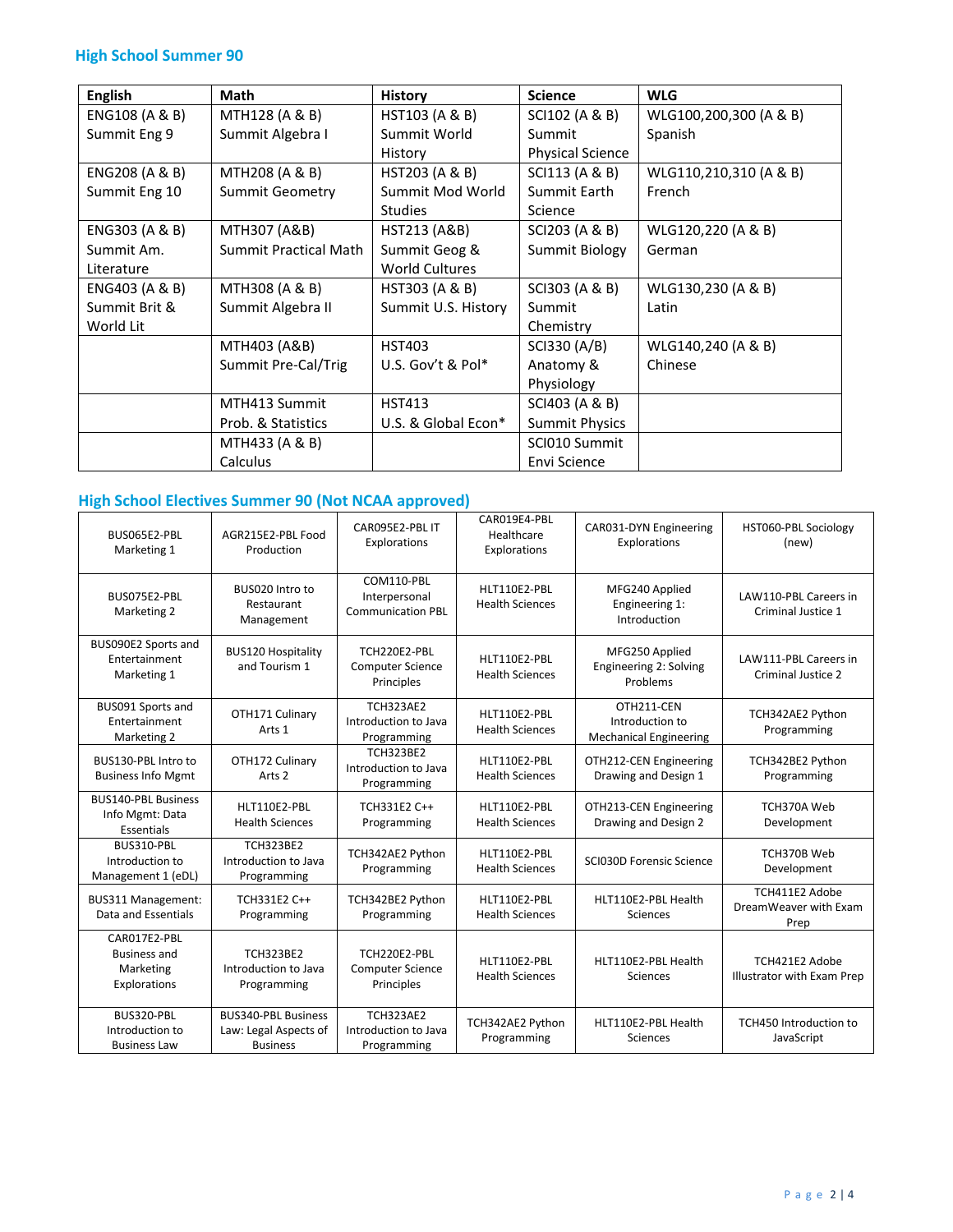## **2022 20-DAY SUMMER SCHOOL**

- Original credit condensed courses are **NOT** NCAA approved
- Original credit condensed summer school courses are 20 days in length
- Part A of course is offered in first 2 summer term sessions
- Part B of course is offered in final 2 summer term sessions
- \* notes length semester course
- Students enrolled in the 20-day summer terms should be assigned Online Learning Course ORN030S

## *Pricing*

\$450 per course/per session

| <b>Condensed 20-Day</b><br><b>Summer Terms</b> | Enrollment/<br><b>Sales</b><br><b>Deadline</b><br>with<br><b>Materials</b> | Enrollment/<br><b>Sales</b><br><b>Deadline</b><br>without<br><b>Materials</b> | <b>Start Date</b> | <b>End Date</b> |
|------------------------------------------------|----------------------------------------------------------------------------|-------------------------------------------------------------------------------|-------------------|-----------------|
| <b>Summer Term 1</b>                           | 5/29/2022                                                                  | 6/3/2022                                                                      | 6/8/2022          | 7/6/2022        |
| <b>Summer Term 2</b>                           | 6/12/2022                                                                  | 6/17/2022                                                                     | 6/22/2022         | 7/20/2022       |
| <b>Summer Term 3</b>                           | 6/26/2022                                                                  | 7/1/2022                                                                      | 7/6/2022          | 8/2/2022        |
| <b>Summer Term 4</b>                           | 7/10/2022                                                                  | 7/15/2022                                                                     | 7/20/2022         | 8/16/2022       |

## **2022 Courses offered in Summer Term 1 and Summer Term 2**

| <b>English</b>           | <b>Math</b>           | <b>History</b>              | <b>Science</b>  | <b>WLG</b>      | <b>Electives</b>     |
|--------------------------|-----------------------|-----------------------------|-----------------|-----------------|----------------------|
| <b>ENG108AS Summit</b>   | MTH128AS              | HST103AS Summit             | SCI102AXS       | <b>WLG100AS</b> | <b>BUS030S</b>       |
| English 9                | Summit Algebra        | World History               | Summit Physical | Spanish I       | Personal Finance*    |
|                          | 1                     |                             | Science         |                 |                      |
| <b>ENG208AS Summit</b>   | MTH208AS              | <b>HST203AS Summit</b>      | SCI113AXS       | WLG110AS        | OTH010S              |
| English 10               | Summit                | <b>Modern World Studies</b> | Summit Earth    | French I        | Skills for Health*   |
|                          | Geometry              |                             | Science         |                 |                      |
| <b>ENG303AS Summit</b>   | MTH307AS              | <b>HST303AS Summit US</b>   | SCI203AXS       | WLG200AS        | OTH031S-DYN          |
| American                 | Summit                | History                     | E3 Summit       | Spanish II      | Archaeology *        |
| Literature               | <b>Practical Math</b> |                             | Biology         |                 |                      |
| <b>ENG403AS Summit</b>   | MTH308AS              | <b>HST403S Summit US</b>    |                 | WLG210AS        | OTH032S              |
| <b>British and World</b> | Summit Algebra        | Government and              |                 | French II       | Astronomy*           |
| Literature               | 2                     | Politics*                   |                 |                 |                      |
|                          |                       | HST413S Summit US           |                 |                 | OTH033S-DYN          |
|                          |                       | and Global Economics*       |                 |                 | Veterinary Science * |
|                          |                       |                             |                 |                 | OTH034S-DYN          |
|                          |                       |                             |                 |                 | Intro to Argisci*    |
|                          |                       |                             |                 |                 | OTH040S              |
|                          |                       |                             |                 |                 | Reach Your Acac*     |
|                          |                       |                             |                 |                 | TCH040S              |
|                          |                       |                             |                 |                 | Web Design*          |
|                          |                       |                             |                 |                 | <b>TCH030S</b>       |
|                          |                       |                             |                 |                 | Image Des & Edit*    |